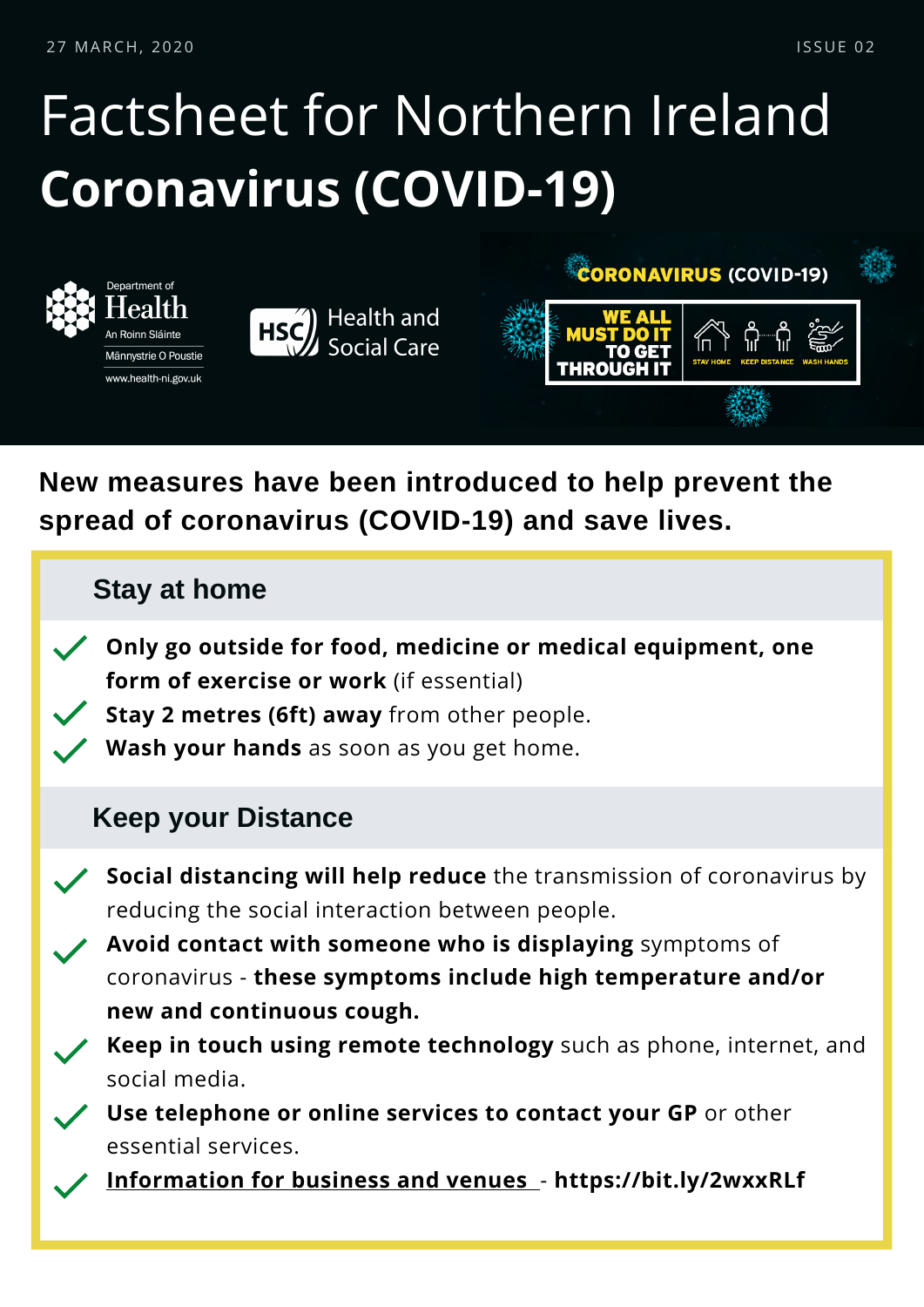### **COVID-19 Assessment Centres**

#### **New centres are being set up**

to help assess people suspected of having coronavirus.

**GPs will assess those with symptoms** and the most seriously ill will be transferred to specialist wards.

**Read [more](https://www.health-ni.gov.uk/news/health-minister-launches-first-primary-care-covid-19-centre) -www.bit.ly/2vRbqAf**

- These are **not** Covid-19 testing centres.
- **Do not visit** unless you have been referred to attend by your GP or GP out of Hours Centre.
- These centres are **only** for patients who are very unwell and who are suspected of having Covid-19.
- Patients referred to a Covid-19 Centre will be asked to put on a mask.

### **Protecting 'at risk' patients**

Those with **underlying health conditions which put them at higher risk** of severe illness if they contract coronavirus must stay at home to protect themselves. **This is called shielding** and helps protect extremely vulnerable people by minimising their contact with others. **GPs will soon be writing to around 40,000 people in Northern Ireland** who are most at risk to provide them with more detailed advice.

 $\bullet$ 

#### **Community Pharmacy**

Community pharmacies are now open at different hours. They will open at 10am and close between 1pm and 2pm to help staff take a break, do a deep clean and restock supplies.

- **Only order medicines you need. Don't use or order** any medicines **that you haven't been prescribed.**
- **Allow extra time** to get your prescription.
- Medicines are being continually replenished, **there is no need to stockpile.**
	- $\triangle$  Be patient and kind to all staff.